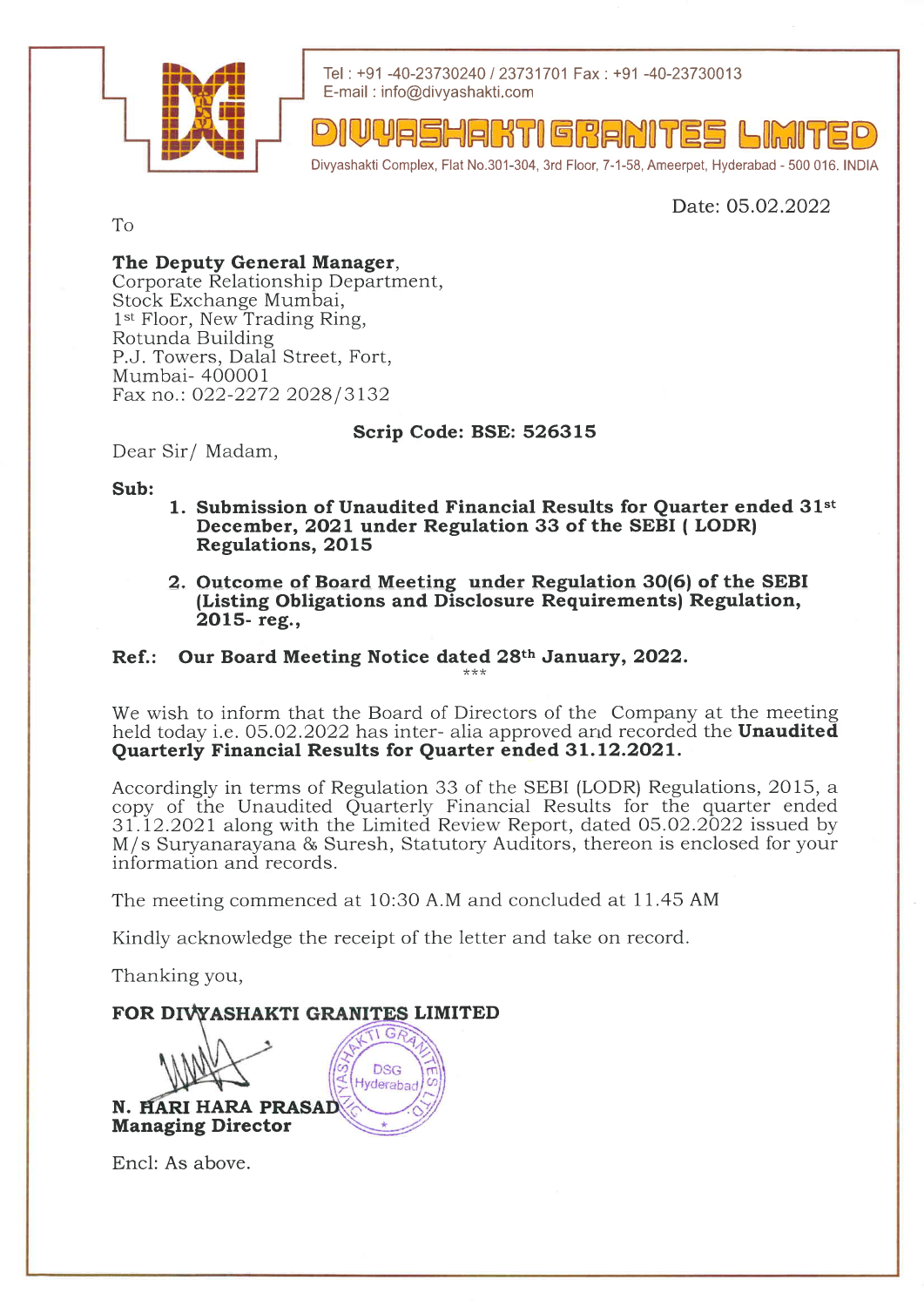DIVYASHAKTI GRANITES LIMITED

**SSG** 

í.



STATEMENT OF AUDITED STANDALONE FINANCIAL RESULTS FOR QUARTER ENDED 31ST DECEMBER, 2021

|                    |                                                                                           |                    |            |                | (Rupees in lakhs |                   |            |               |
|--------------------|-------------------------------------------------------------------------------------------|--------------------|------------|----------------|------------------|-------------------|------------|---------------|
| <u>.</u>           | Particulars                                                                               | <b>Note</b>        |            | Quarter Ended  |                  | Nine Months Ended |            | Year Ended    |
| $\dot{\mathbf{z}}$ |                                                                                           | $\dot{\mathbf{z}}$ | 31.12.2021 | 30.09.2021     | 31.12.2020       | 31.12.2021        | 31.12.2020 | 31.03.2021    |
|                    |                                                                                           |                    | Unaudited  | Unaudited      | Unaudited        | unaudited         | unaudited  | Audited       |
|                    | Revenue from operations                                                                   |                    |            |                |                  |                   |            |               |
|                    | Sale of Products (Exports & DTA sales)                                                    |                    | 1566       | 1400           | 1340             | 4248              | 3450       | 4550          |
|                    | Sale of Traded Goods (Exports)                                                            |                    | 282        | 305            | 285              | 766               | 624        | 1112          |
|                    |                                                                                           |                    | 1848       | 1705           | 1625             | 5014              | 4074       | 5662          |
| ∾                  | Other income                                                                              |                    | 39         | $\overline{2}$ | ∞                | 170               | 58         | $\frac{8}{3}$ |
| S                  | Total Revenue (1 + 2)                                                                     |                    | 1887       | 1729           | 1633             | 5184              | 4132       | 5710          |
| 4                  | Expenses:                                                                                 |                    |            |                |                  |                   |            |               |
|                    | a Cost of materials consumed                                                              |                    | 1072       | 1025           | 744              | 2834              | 1690       | 2184          |
|                    | b Purchases of Stock-in-Trade                                                             |                    | 240        | 263            | 239              | 654               | 522        | 956           |
|                    | c Changes in inventories of finished goods, work-in-progress<br>and Stock-in-Trade        |                    | (43)       | (239)          | (45)             | (277)             | 45         | 79            |
|                    | d Employee benefits expenses                                                              |                    | 123        | 110            | 106              | 319               | 275        | 378           |
|                    | e Finance costs                                                                           |                    |            | ∾              | 2                | 4                 |            | $\infty$      |
|                    | f Depreciation and amortization expense                                                   |                    | 60         | 60             | 58               | 180               | 173        | 235           |
|                    | g Other expenses                                                                          |                    | 274        | 365            | 251              | 805               | 581        | 1026          |
|                    | <b>Total expenses</b>                                                                     |                    | 1727       | 1586           | 1354             | 4519              | 3292       | 4865          |
| မာ                 | Profit/(loss) before foreign exchange fluctuations & exceptional<br>items and tax (3 - 4) |                    | 160        | 143            | 279              | 665               | 840        | 845           |
| ဖ                  | Net foreign exchange fluctuations                                                         |                    |            | ı              | 65               | t                 | 231        | ı             |
|                    | Profit/(loss) before exceptional items and tax (5-6)                                      |                    | 160        | 143            | 214              | 665               | 609        |               |
| $\infty$           | Exceptional items                                                                         |                    | ¢          |                | ı                | ı                 | ı          | ı             |
| စ                  | Profit/(Loss) after exceptional items and before tax (7-8)                                |                    | 160        | 143            | 214              | 665               | 609        | 845           |

For DIVYABILACTY GRANITES LTD. N. HARLHARRAPRASAD Managing Director

Page No.1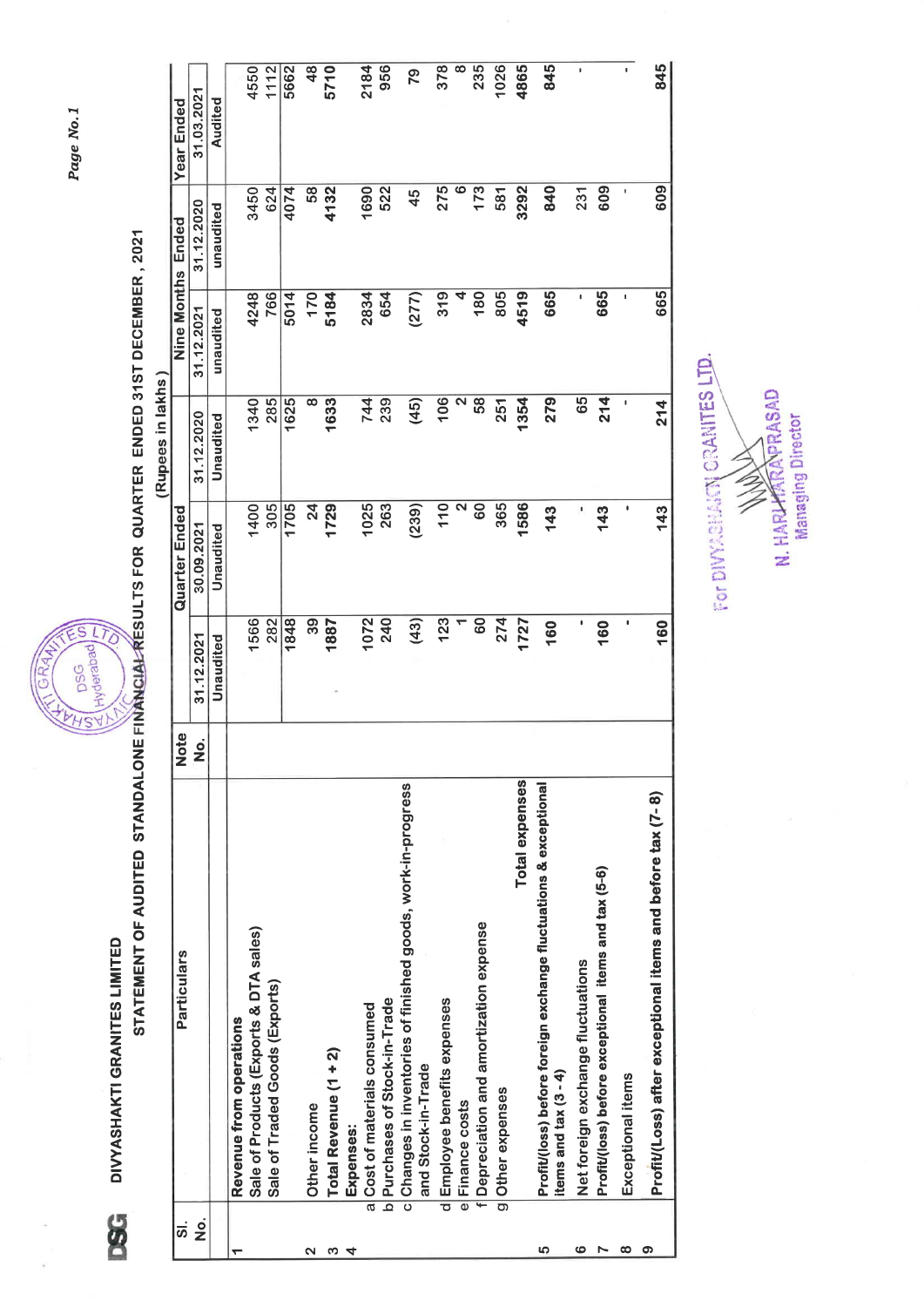| ts<br>D                 | DIVYASHAKTI GRANITES LIMITED                                                         | RAY                     | S<br>Ε<br>$\bar{r}_O$<br>Hyderabad<br><b>DSG</b> |               |                |               |                      | Page No. 2 |
|-------------------------|--------------------------------------------------------------------------------------|-------------------------|--------------------------------------------------|---------------|----------------|---------------|----------------------|------------|
| $\vec{5}$               | Particulars                                                                          | Note                    |                                                  | Quarter Ended |                | Nine Months   | Ended                | Year Ended |
| $\frac{1}{2}$           |                                                                                      | $\dot{\mathbf{o}}$<br>Ź | 31.12.2021                                       | 30.09.2021    | 31.12.2020     | 31.12.2021    | 31.12.2020           | 31.03.2021 |
|                         |                                                                                      |                         | Unaudited                                        | Unaudited     | Unaudited      | Unaudited     | Unaudited            | Audited    |
|                         |                                                                                      |                         |                                                  |               |                |               |                      |            |
| 0                       | Tax expense:                                                                         |                         |                                                  |               |                |               |                      |            |
|                         | (1) Current tax                                                                      |                         | 60                                               | 62            | 58             | 159           | 141                  | 190        |
|                         | (2) MAT Credit entitlement                                                           |                         |                                                  |               |                |               |                      |            |
|                         | (3) Tax expenses relting to earlier years                                            |                         | $\mathbf{z}$                                     |               |                |               |                      |            |
|                         | (4) Deferred tax                                                                     |                         | $\overline{\mathcal{A}}$                         | 4             | ဖ              | $\frac{3}{5}$ | $\overline{c}$       | 25         |
| ↽                       | Profit (Loss) for the period (9-10)                                                  |                         | $\frac{4}{5}$                                    | 77            | 149            | 493           | 448                  | 630        |
| N                       | Other Comprehensive Income                                                           |                         |                                                  |               |                | t             |                      |            |
| $\overline{\mathbf{A}}$ | (i) Items that will not be reclassified to profit or loss                            |                         | ۱                                                | ï             | $\mathbf{I}$   |               |                      | 2          |
|                         | (ii) Income tax relating to items that will not be reclassified<br>to profit or loss |                         | ı                                                | I.            | I.             | ٠             | ı                    |            |
|                         | B (i) Items that will be reclassified to profit or loss                              |                         |                                                  | ı             | ï              |               | f,                   |            |
|                         | (ii) Income tax relating to items that will be reclassified to<br>profit or loss     |                         |                                                  | ı             | $\blacksquare$ |               | $\pmb{\mathfrak{g}}$ | ٠          |
| S                       | Total Comprehensive Income for the period (9+10)                                     |                         | $\boldsymbol{z}$                                 | 77            | 149            | 493           | 448                  | 632        |
| $\overline{4}$          | Paid-up Equity Share Capital (Face Value of the Share-<br>Rs.10/-each)               |                         | 1027                                             | 1027          | 1027           | 1027          | 1027                 | 1027       |
| $\overline{5}$          | Reserves excluding Revaluation reserves as per the<br><b>Balance sheet</b>           |                         | 10507                                            | 10490         | 9985           | 10507         | 9985                 | 10169      |
| $\frac{6}{1}$           | Earnings per equity share: (for continuing operation):                               |                         |                                                  |               |                |               |                      |            |
|                         | (1) Basic                                                                            |                         | 0.92                                             | 0.75<br>0.75  | 1.45           | 4.80          | 4.36                 | 6.14       |
|                         | (2) Diluted                                                                          |                         | 0.92                                             |               | 1.45           | 4.80          | 4.36                 | 6.14       |

GRA

N. HARI HARA PRASAD<br>Managing Director **SERVINGS** 

For DIVYASHAKTI GRANITES LTD.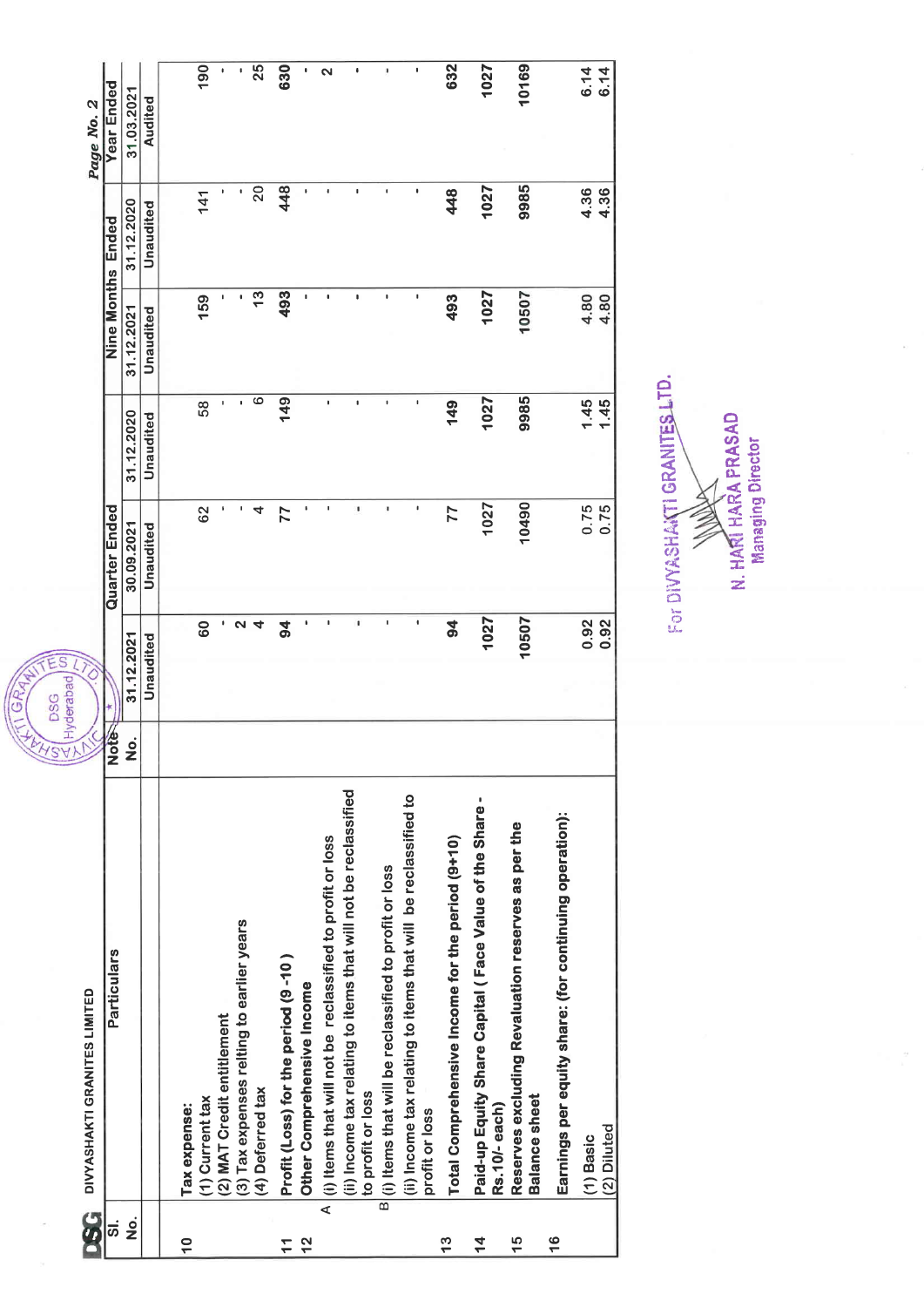**DSG** DIVYASHAKTI GRANITES LIMITED



| STATEMENT OF ASSETS AND LIABILITIES FOR THE YEAR ENDED 31ST DECEMBER, 2021 |                       | (Rupees in lakhs)   |                     |  |
|----------------------------------------------------------------------------|-----------------------|---------------------|---------------------|--|
| Particulars                                                                | Note<br><u>ہ</u><br>2 | 31.12.2021<br>As at | 31.12.2020<br>As at |  |
| ASSETS                                                                     |                       |                     |                     |  |
| Non-current assets                                                         |                       |                     |                     |  |
| (a) Property, Plant and Equiptment                                         |                       | 2891                | 2994                |  |
| (b) Capital Work in Progress                                               | $\overline{4}$        |                     | $\overline{4}$      |  |
| (c) Other Financial Assets                                                 | $\sim$ $\infty$       | $\overline{34}$     | $\overline{34}$     |  |
| (d) Long Term Loans and Advances                                           |                       |                     | $\overline{28}$     |  |
| 2 Current assets                                                           |                       |                     |                     |  |
| (a) Inventories                                                            | 4                     | 1079                | 748                 |  |
| (b) Financial assets                                                       |                       |                     |                     |  |
| (i) Investments                                                            | ဖာ                    |                     |                     |  |
| (ii) Trade receivables                                                     | ဖ                     | 7026                | 6990                |  |
| (iii) Cash and cash equivalents                                            |                       | 1213                | 1137                |  |
| (iv) Bank balances other than(iii) above                                   | $\infty$              | 890                 | 522                 |  |
| (c) Other current assets                                                   | စ                     | 241                 | 108                 |  |
| <b>Total Assets</b>                                                        |                       | 13374               | 12605               |  |
| EQUITY AND LIABILITIES                                                     |                       |                     |                     |  |
| EQUITY                                                                     |                       |                     |                     |  |
| (a) Equity Share capital                                                   | $\frac{1}{1}$         | 1027                | 1027                |  |
| (b) Other Equity                                                           | $\overline{1}$        | 10507               | 9985                |  |
| 2 Non-current liabilities                                                  |                       |                     |                     |  |
| (a) Borrowings                                                             | $\frac{2}{3}$         |                     | ပ                   |  |
| (a) Deferred tax liabilities (Net)                                         | $\frac{2}{3}$         | 225                 | 205                 |  |
| 3 Current liabilities                                                      |                       |                     |                     |  |
| (a) Financial Liabilities                                                  |                       |                     |                     |  |
| (i) Borrowings                                                             |                       |                     | I.                  |  |
| (ii) Trade payables                                                        | $\frac{3}{5}$         | 1308                | 932                 |  |
| (b) Other current liabilities                                              | $\frac{4}{1}$         | 237                 | 387                 |  |
| (c) Provisions                                                             | $\frac{5}{1}$         | $\overline{5}$      | 64                  |  |
| <b>Toal Equity &amp; Liablities</b>                                        |                       | 13374               | 12605               |  |

For DIVYASHAICT GRANITES LTD.

**ELARITARA PRASAD**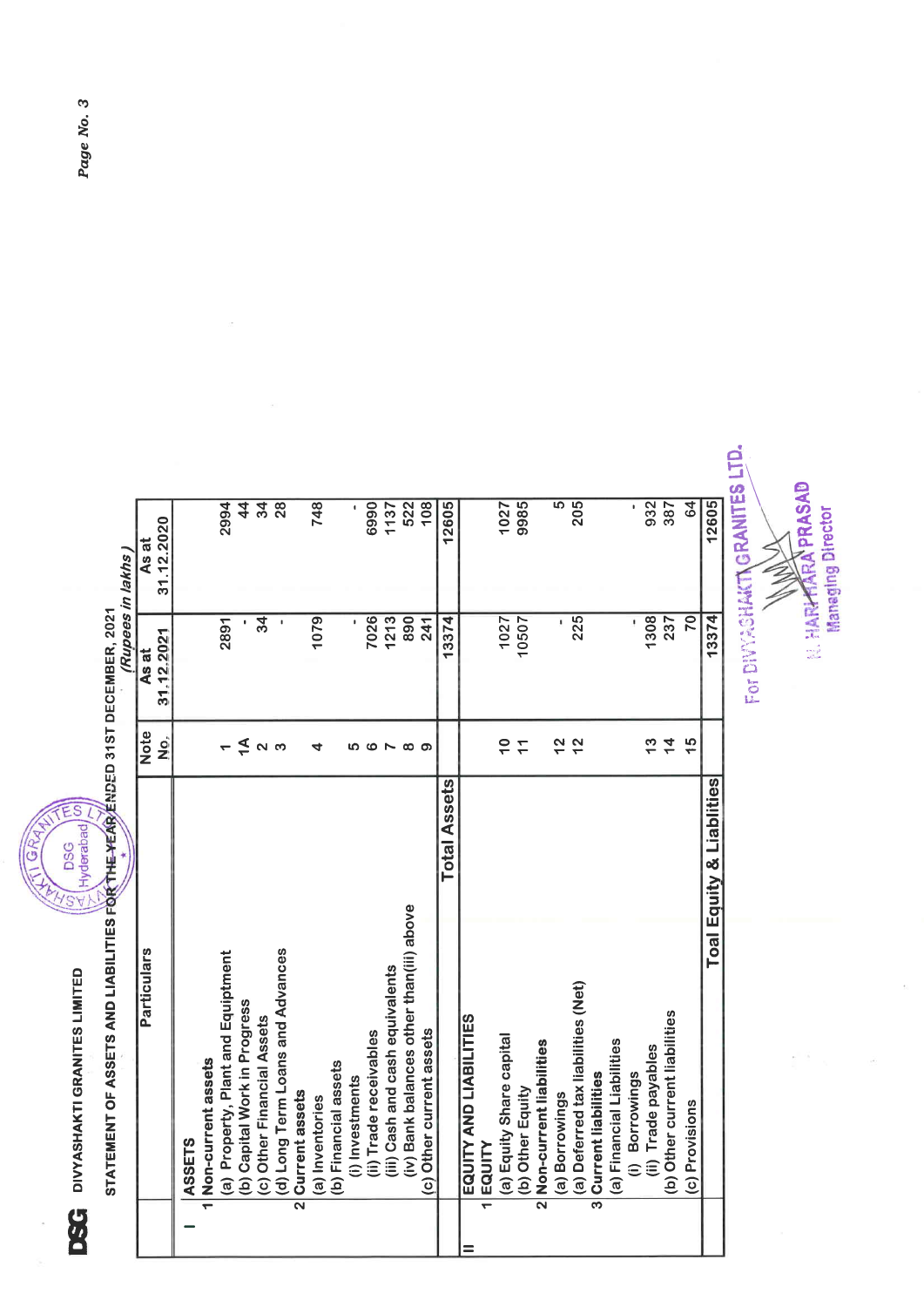| applicable and guidelines issued by the Securities and Exchange Board of India ("SEBI"). The Ind AS are prescribed under Section 133 of the Act read with Rule 3 of the<br>accordance with Indian Accounting Standards (Ind AS), the provisions of the Companies Act, 2013, as<br>4<br>Page No.<br>Companies (Indian Accounting Standards) Rules, 2015 and Companies (Indian Accounting Standards) Amendment Rules, 2016.<br>S<br>RAW<br><b>Hyderabad</b><br><b>DSG</b><br><b>SA</b> | record by the Board of Directors at the meeting held on 05.02.2022.   | The above Standalone Financial Results have been subjected to" Limited Review " by the Statutory Auditors in terms of Regulation 33 of SEBI (LODR) Regulation 2015. | as per IND-AS 12 of the companies (Indian Accounting Standards) Rules, 2015.                                                                   | The Company is engaged in single business segment "Process & export of polished granite & Quartz slabs ". Hence disclosure of "Operating Segments" as per IND-AS 108 is<br>FOR DIVYASHAKTI GRANITES LIMITED.<br>(N. HARITHARA PRASAD)<br><b>Managing Director</b><br>S<br>derabad<br><b>DSG</b><br>Í |  |
|--------------------------------------------------------------------------------------------------------------------------------------------------------------------------------------------------------------------------------------------------------------------------------------------------------------------------------------------------------------------------------------------------------------------------------------------------------------------------------------|-----------------------------------------------------------------------|---------------------------------------------------------------------------------------------------------------------------------------------------------------------|------------------------------------------------------------------------------------------------------------------------------------------------|------------------------------------------------------------------------------------------------------------------------------------------------------------------------------------------------------------------------------------------------------------------------------------------------------|--|
| Results for the Quarter ended 31st December, 2021 are prepared in<br>DIVYASHAKTI GRANITES LIMITED                                                                                                                                                                                                                                                                                                                                                                                    | The above results reviewed by the Audit Committee, have been taken on |                                                                                                                                                                     | Provision for Deferred Taxation at item No.10 (4) above has been made a<br>Figures of previous periods have been regrouped whereever necessary | not required to be made.<br>Hyderabad.<br>05.02.2022<br>Date:<br>Place:                                                                                                                                                                                                                              |  |
| Notes:                                                                                                                                                                                                                                                                                                                                                                                                                                                                               | $\sim$                                                                | 3                                                                                                                                                                   | 5<br>4                                                                                                                                         | 6                                                                                                                                                                                                                                                                                                    |  |

 $\epsilon$